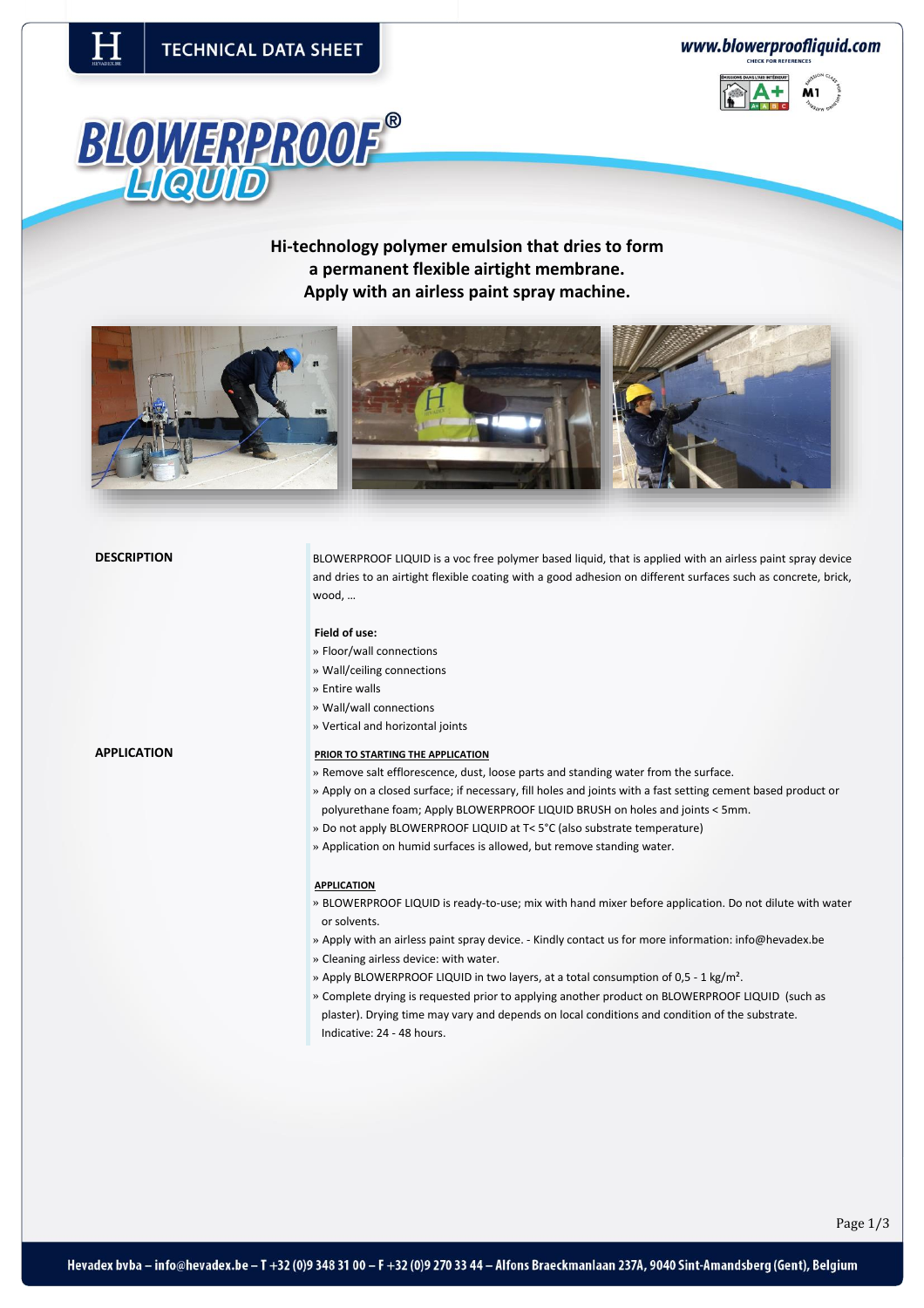www.blowerproofliquid.com



# BLOWERPROOF®

# **CHARACTERISTICS TESTREPORTS AND CERTIFICATIONS**

This table contains average values from reports and certifications from independent building testing institutes. Values obtained after ageing of the samples are marked with « v ».

| <b>TEST INSTITUTE</b>            | TEST                                                                        | <b>NORM</b>                                     | VALUE                                                                                  |
|----------------------------------|-----------------------------------------------------------------------------|-------------------------------------------------|----------------------------------------------------------------------------------------|
| <b>bbri</b> be                   | Damp diffusion<br>resistance factor                                         | EN ISO 12572<br>(2001)                          | μ = 76584                                                                              |
| <b>BBA</b>                       | Resistance to fatigue<br>movement                                           | EOTA TR008:2004                                 | No cracking or delamination                                                            |
| <b>BBA</b>                       | Elongation                                                                  | <b>BS EN ISO 527-3</b>                          | 350,5% (average value)                                                                 |
| <b>BBA</b>                       | Elongation after ageing                                                     | <b>BS EN ISO 527-3</b>                          | 325,2% (average value)                                                                 |
| <b>bbri</b> be                   | Adhesion on red brick<br>Porotherm (dry)                                    | ISO4624 (2002)                                  | $1,5 \text{ N/mm}^2 (v)$                                                               |
| <b>bbri</b> be                   | Adhesion on red brick<br>Porotherm (moist)                                  | ISO4624 (2002)                                  | $1,4 \text{ N/mm}^2$ (v)                                                               |
| <b>bbri</b> be                   | Adhesion on concrete<br>brick (dry)                                         | ISO4624 (2002)                                  | $1,9 \text{ N/mm}^2 (v)$                                                               |
| <b>bbri</b> be                   | Adhesion on concrete<br>brick (moist)                                       | ISO4624 (2002)                                  | $1,6 \text{ N/mm}^2 (v)$                                                               |
| bbri.be                          | Adhesion on Ytong block<br>(dry)                                            | ISO4624 (2002)                                  | $0.8 N/mm2 (v)$ ;<br>100% failure in the substrate                                     |
| <b>bbri.</b> be                  | Adhesion on Ytong block<br>(moist)                                          | ISO4624 (2002)                                  | $0,7 \text{ N/mm}^2 \text{ (v)}$<br>>70% failure in the substrate                      |
| <b>bbri.</b>                     | Adhesion on gypsum<br>block (Isolava)                                       | ISO4624 (2006)                                  | $1,6 \text{ N/mm}^2$                                                                   |
| <b>bbri</b> be                   | Adhesion on OSB wood                                                        | ISO4624 (2002)                                  | $0,6 \text{ N/mm}^2 \text{ (v)}$<br>>70% failure in the substrate                      |
| bbri <sub>be</sub>               | Adhesion on<br>multiplex wood                                               | ISO4624 (2002)                                  | $0,6 \text{ N/mm}^2$ (v)<br>>50% failure in the substrate                              |
| <b>bbri</b> be                   | Adhesion on steel                                                           | ISO4624 (2002)                                  | $2,7 \text{ N/mm}^2$                                                                   |
| <b>bbri</b> be                   | Adhesion on EPDM<br>(« Tridex »)                                            | ISO4624 (2002)                                  | $1,3 \text{ N/mm}^2 (v)$                                                               |
| <b>bbri</b> be                   | Adhesion on roofing                                                         | ISO4624 (2002)                                  | $0.7 N/mm^2$ ;<br>100% failure in the substrate                                        |
| <b>bbri</b> be                   | Adhesion of sprayed<br>plaster (knauf MP75) on<br><b>Blowerproof Liquid</b> | ISO4624 (2002)                                  | $0,4 \text{ N/mm}^2 \text{ (v)}$ ;<br>>40% failure in the plaster                      |
| <b>bbri</b> .be                  | Adhesion of thin plaster<br>(ALLTEC) on<br><b>Blowerproof Liquid</b>        | ISO4624 (2006)                                  | $0.8 N/mm2 (v)$ ;                                                                      |
| UNIVERSITY OF GHENT<br>(BELGIUM) | Airtightness floor/wall<br>after ageing                                     | NBN EN<br>12114:2000<br>Eurocode 7              | 0,07 M <sup>3</sup> /H.M (50BAR) (V)                                                   |
| Exova                            | Euroclasse - réaction au<br>feu                                             | EN13501-1                                       | C-S1,D0                                                                                |
|                                  | VOC, TVOC,<br>carcinogenics, ammonia,<br>formaldehyde                       | EN ISO 16000-9/6<br>EN 717-1<br>EN ISO 16000-28 | M1                                                                                     |
| Mecadi                           | Methane permeability                                                        | ISO 15105                                       | $62 - 75$ cm <sup>3</sup> (STP) mm m <sup>-2</sup> day <sup>-1</sup> atm <sup>-1</sup> |